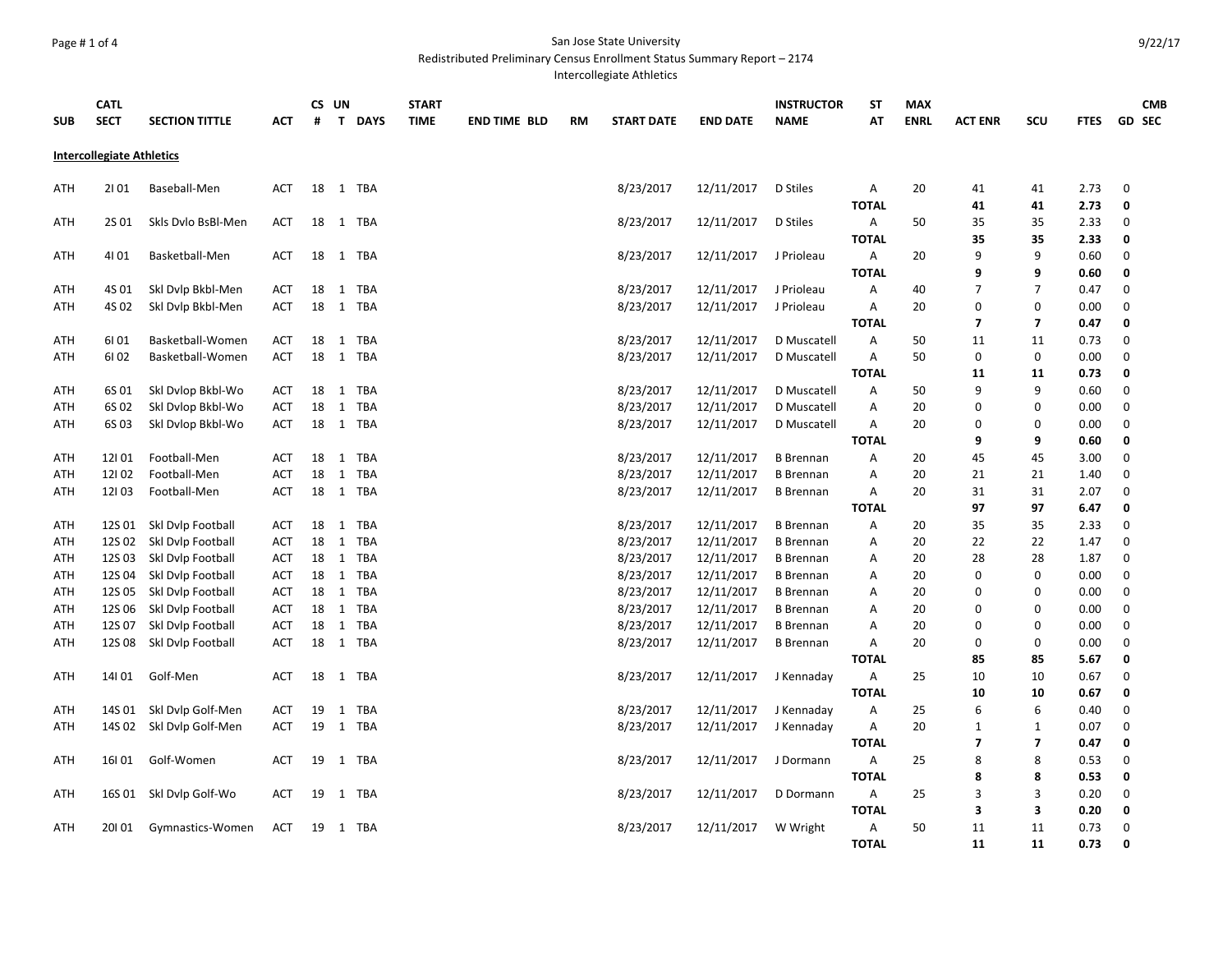#### Page # 2 of 4 San Jose State University

Redistributed Preliminary Census Enrollment Status Summary Report – 2174

Intercollegiate Athletics

|            | <b>CATL</b> |                          |            | CS UN |  |          | <b>START</b> |                     |           | <b>INSTRUCTOR</b> | <b>ST</b>       | <b>MAX</b>   |                   |             |                          |                | <b>CMB</b>   |               |  |
|------------|-------------|--------------------------|------------|-------|--|----------|--------------|---------------------|-----------|-------------------|-----------------|--------------|-------------------|-------------|--------------------------|----------------|--------------|---------------|--|
| <b>SUB</b> | <b>SECT</b> | <b>SECTION TITTLE</b>    | АСТ        | #     |  | T DAYS   | <b>TIME</b>  | <b>END TIME BLD</b> | <b>RM</b> | <b>START DATE</b> | <b>END DATE</b> | <b>NAME</b>  | AT                | <b>ENRL</b> | <b>ACT ENR</b>           | SCU            | <b>FTES</b>  | <b>GD SEC</b> |  |
| ATH        | 20S 01      | Skls Dvlp Gym-Wo         | <b>ACT</b> | 19    |  | 1 TBA    |              |                     |           | 8/23/2017         | 12/11/2017      | W Wright     | Α                 | 40          | 11                       | 11             | 0.73         | 0             |  |
| <b>ATH</b> | 20S 02      | Skls Dvlp Gym-Wo         | <b>ACT</b> | 19    |  | 1 TBA    |              |                     |           | 8/23/2017         | 12/11/2017      | W Wright     | Α                 | 20          | $\mathbf 0$              | 0              | 0.00         | $\pmb{0}$     |  |
|            |             |                          |            |       |  |          |              |                     |           |                   |                 |              | <b>TOTAL</b>      |             | 11                       | 11             | 0.73         | 0             |  |
| ATH        | 26101       | Tennis-Women             | ACT        | 19    |  | 1 TBA    |              |                     |           | 8/23/2017         | 12/11/2017      | C Skorupka   | Α                 | 40          | 6                        | 6              | 0.40         | 0             |  |
|            |             |                          |            |       |  |          |              |                     |           |                   |                 |              | <b>TOTAL</b>      |             | 6                        | 6              | 0.40         | 0             |  |
| ATH        |             | 26S 01 Skl Dvlp Ten-Wo   | <b>ACT</b> | 19    |  | 1 TBA    |              |                     |           | 8/23/2017         | 12/11/2017      | C Skorupka   | Α                 | 40          | 5                        | 5              | 0.33         | 0             |  |
|            |             |                          |            |       |  |          |              |                     |           |                   |                 |              | <b>TOTAL</b>      |             | 5                        | 5              | 0.33         | 0             |  |
| ATH        | 30101       | Soccer-Men               | <b>ACT</b> | 19    |  | 1 TBA    |              |                     |           | 8/23/2017         | 12/11/2017      | S Tobin      | Α                 | 50          | 26                       | 26             | 1.73         | $\mathbf 0$   |  |
| <b>ATH</b> | 30102       | Soccer-Men               | <b>ACT</b> | 19    |  | 1 TBA    |              |                     |           | 8/23/2017         | 12/11/2017      | S Tobin      | Α                 | 20          | $\mathbf 0$              | $\mathbf 0$    | 0.00         | 0             |  |
|            |             |                          |            |       |  |          |              |                     |           |                   |                 |              | <b>TOTAL</b>      |             | 26                       | 26             | 1.73         | 0             |  |
| <b>ATH</b> | 30S 01      | Skls Dvlp Soccer         | <b>ACT</b> | 19    |  | 1 TBA    |              |                     |           | 8/23/2017         | 12/11/2017      | S Tobin      | Α                 | 50          | 22                       | 22             | 1.47         | 0             |  |
| ATH        | 30S 02      | Skls Dvlp Soccer         | <b>ACT</b> | 19    |  | 1 TBA    |              |                     |           | 8/23/2017         | 12/11/2017      | S Tobin      | А                 | 20          | 0                        | 0              | 0.00         | $\mathbf 0$   |  |
|            |             |                          |            |       |  |          |              |                     |           |                   |                 |              | <b>TOTAL</b>      |             | 22                       | 22             | 1.47         | 0             |  |
| <b>ATH</b> | 32101       | Softball-Women           | ACT        |       |  | 18 1 TBA |              |                     |           | 8/23/2017         | 12/11/2017      | C Turner     | A                 | 50          | 30                       | 30             | 2.00         | 0             |  |
|            |             |                          |            |       |  |          |              |                     |           |                   |                 |              | <b>TOTAL</b>      |             | 30                       | 30             | 2.00         | 0             |  |
| <b>ATH</b> | 32S 01      | Skl Dvlp Sftbl Wo        | ACT        | 18    |  | 1 TBA    |              |                     |           | 8/23/2017         | 12/11/2017      | C Turner     | А                 | 50          | 28                       | 28             | 1.87         | 0             |  |
| ATH        | 32S 02      | Skl Dvlp Sftbl Wo        | ACT        |       |  | 18 1 TBA |              |                     |           | 8/23/2017         | 12/11/2017      | C Turner     | Α                 | 20          | $\mathbf{1}$             | $\mathbf{1}$   | 0.07         | 0             |  |
|            |             |                          |            |       |  |          |              |                     |           |                   |                 |              | <b>TOTAL</b>      |             | 29                       | 29             | 1.93         | 0             |  |
| <b>ATH</b> | 34101       | Swimming-Women           | <b>ACT</b> | 19    |  | 1 TBA    |              |                     |           | 8/23/2017         | 12/11/2017      | S Hopkins    | Α                 | 50          | 25                       | 25             | 1.67         | 0             |  |
|            |             |                          |            |       |  |          |              |                     |           |                   |                 |              | <b>TOTAL</b>      |             | 25                       | 25             | 1.67         | 0             |  |
| <b>ATH</b> |             | 34S 01 Skl Dvlp Swim-Wo  | ACT        | 19    |  | 1 TBA    |              |                     |           | 8/23/2017         | 12/11/2017      | S Hopkins    | A<br><b>TOTAL</b> | 50          | 20<br>20                 | 20<br>20       | 1.33         | 0<br>0        |  |
| ATH        | 36101       |                          | <b>ACT</b> | 18    |  | 1 TBA    |              |                     |           |                   |                 |              | A                 | 50          | 12                       | 12             | 1.33<br>0.80 | $\mathbf 0$   |  |
|            |             | Volleyball-Women         |            |       |  |          |              |                     |           | 8/23/2017         | 12/11/2017      | J Shepardson | <b>TOTAL</b>      |             | 12                       | 12             | 0.80         | 0             |  |
| <b>ATH</b> | 36S 01      | Skls Dvlp Vlybl-Wo       | ACT        | 18    |  | 1 TBA    |              |                     |           | 8/23/2017         | 12/11/2017      | J Shepardson | Α                 | 50          | $\overline{7}$           | 7              | 0.47         | 0             |  |
| ATH        | 36S 02      | Skls Dvlp Vlybl-Wo       | <b>ACT</b> |       |  | 18 1 TBA |              |                     |           | 8/23/2017         | 12/11/2017      | J Shepardson | Α                 | 20          | $\mathbf 0$              | 0              | 0.00         | 0             |  |
|            |             |                          |            |       |  |          |              |                     |           |                   |                 |              | <b>TOTAL</b>      |             | $\overline{\phantom{a}}$ | $\overline{7}$ | 0.47         | 0             |  |
| <b>ATH</b> | 42101       | <b>Cross Country Wmn</b> | ACT        | 18    |  | 1 TBA    |              |                     |           | 8/23/2017         | 12/11/2017      | K Watson     | Α                 | 20          | 20                       | 20             | 1.33         | 0             |  |
| ATH        | 42102       | <b>Cross Country Wmn</b> | <b>ACT</b> |       |  | 18 1 TBA |              |                     |           | 8/23/2017         | 12/11/2017      | K Watson     | Α                 | 20          | $\mathbf 0$              | $\mathbf 0$    | 0.00         | 0             |  |
|            |             |                          |            |       |  |          |              |                     |           |                   |                 |              | <b>TOTAL</b>      |             | 20                       | 20             | 1.33         | 0             |  |
| <b>ATH</b> | 42S 01      | Skls Dvlp Crs Ctry       | <b>ACT</b> | 18    |  | 1 TBA    |              |                     |           | 8/23/2017         | 12/11/2017      | K Watson     | Α                 | 20          | 17                       | 17             | 1.13         | 0             |  |
| ATH        | 42S 02      | Skls Dvlp Crs Ctry       | ACT        | 18    |  | 1 TBA    |              |                     |           | 8/23/2017         | 12/11/2017      | K Watson     | Α                 | 20          | $\mathbf 0$              | 0              | 0.00         | 0             |  |
|            |             |                          |            |       |  |          |              |                     |           |                   |                 |              | <b>TOTAL</b>      |             | 17                       | 17             | 1.13         | 0             |  |
| <b>ATH</b> | 44101       | Soccer Women             | <b>ACT</b> | 18    |  | 1 TBA    |              |                     |           | 8/23/2017         | 12/11/2017      | L Hanson     | Α                 | 40          | 23                       | 23             | 1.53         | 0             |  |
|            |             |                          |            |       |  |          |              |                     |           |                   |                 |              | <b>TOTAL</b>      |             | 23                       | 23             | 1.53         | 0             |  |
| ATH        | 44S 01      | Skls Dvlp Soccer W       | <b>ACT</b> | 18    |  | 1 TBA    |              |                     |           | 8/23/2017         | 12/11/2017      | L Hanson     | Α                 | 40          | 15                       | 15             | 1.00         | 0             |  |
|            |             |                          |            |       |  |          |              |                     |           |                   |                 |              | <b>TOTAL</b>      |             | 15                       | 15             | 1.00         | 0             |  |
| <b>ATH</b> | 46I01       | Water Polo Women         | <b>ACT</b> | 18    |  | 1 TBA    |              |                     |           | 8/23/2017         | 12/11/2017      | G Sarusi     | Α                 | 40          | 27                       | 27             | 1.80         | 0             |  |
|            |             |                          |            |       |  |          |              |                     |           |                   |                 |              | <b>TOTAL</b>      |             | 27                       | 27             | 1.80         | 0             |  |
| <b>ATH</b> |             | 46S 01 Skls Dvlp Wtr Plo | ACT        |       |  | 18 1 TBA |              |                     |           | 8/23/2017         | 12/11/2017      | G Sarusi     | Α                 | 40          | 21                       | 21             | 1.40         | 0             |  |
|            |             |                          |            |       |  |          |              |                     |           |                   |                 |              | <b>TOTAL</b>      |             | 21                       | 21             | 1.40         | 0             |  |
| <b>ATH</b> | 48101       | <b>Cross Country Men</b> | <b>ACT</b> | 18    |  | 1 TBA    |              |                     |           | 8/23/2017         | 12/11/2017      | K Watson     | Α                 | 20          | 11                       | 11             | 0.73         | $\pmb{0}$     |  |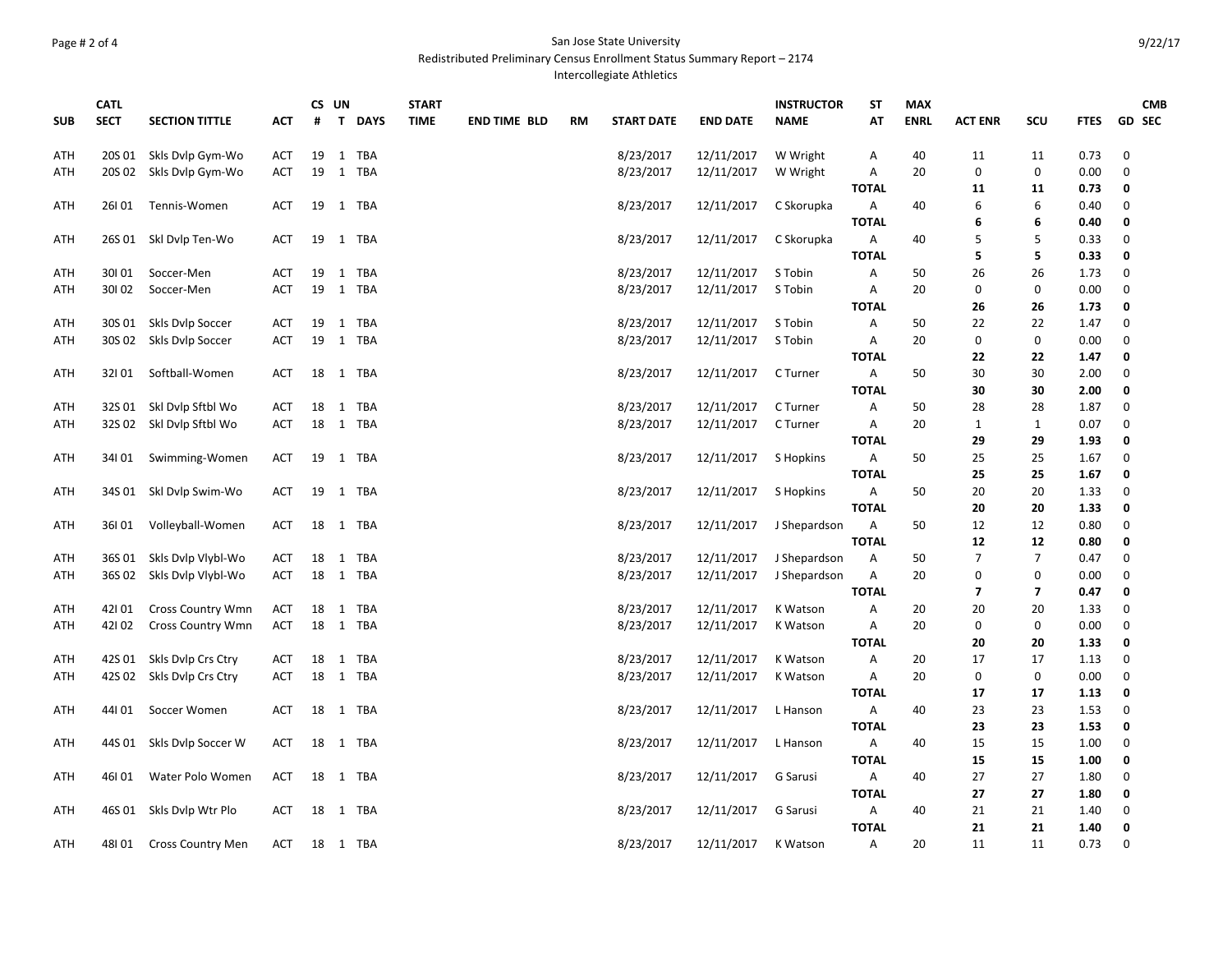## Page # 3 of 4 San Jose State University

### Redistributed Preliminary Census Enrollment Status Summary Report – 2174

Intercollegiate Athletics

| <b>SUB</b> | <b>CATL</b><br><b>SECT</b> | <b>SECTION TITTLE</b>     | <b>ACT</b> | #                 | CS UN | <b>DAYS</b> | <b>START</b><br><b>TIME</b> | <b>END TIME BLD</b> | RM | <b>START DATE</b> | <b>END DATE</b> | <b>INSTRUCTOR</b><br><b>NAME</b>       | SΤ<br>AT     | <b>MAX</b><br><b>ENRL</b> | <b>ACT ENR</b> | <b>SCU</b> | <b>FTES</b> |                         | <b>CMB</b><br><b>GD SEC</b> |
|------------|----------------------------|---------------------------|------------|-------------------|-------|-------------|-----------------------------|---------------------|----|-------------------|-----------------|----------------------------------------|--------------|---------------------------|----------------|------------|-------------|-------------------------|-----------------------------|
|            |                            |                           |            |                   |       |             |                             |                     |    |                   |                 |                                        | <b>TOTAL</b> |                           | 11             | 11         | 0.73        | $\overline{\mathbf{0}}$ |                             |
| ATH        |                            | 48S 01 Skls Dvlp Crs Ctry | ACT        | <sup>-</sup> 18 1 |       | TBA         |                             |                     |    | 8/23/2017         | 12/11/2017      | K Watson                               | A            | 20                        |                |            | 0.47        | $\overline{\mathbf{0}}$ |                             |
|            |                            |                           |            |                   |       |             |                             |                     |    |                   |                 |                                        | TOTAL        |                           |                |            | 0.47        | $\mathbf{0}$            |                             |
|            |                            |                           |            |                   |       |             |                             |                     |    |                   |                 | <b>Intercollegiate Athletics Total</b> |              | 1630                      | 667            | 667        | 44.47       |                         |                             |